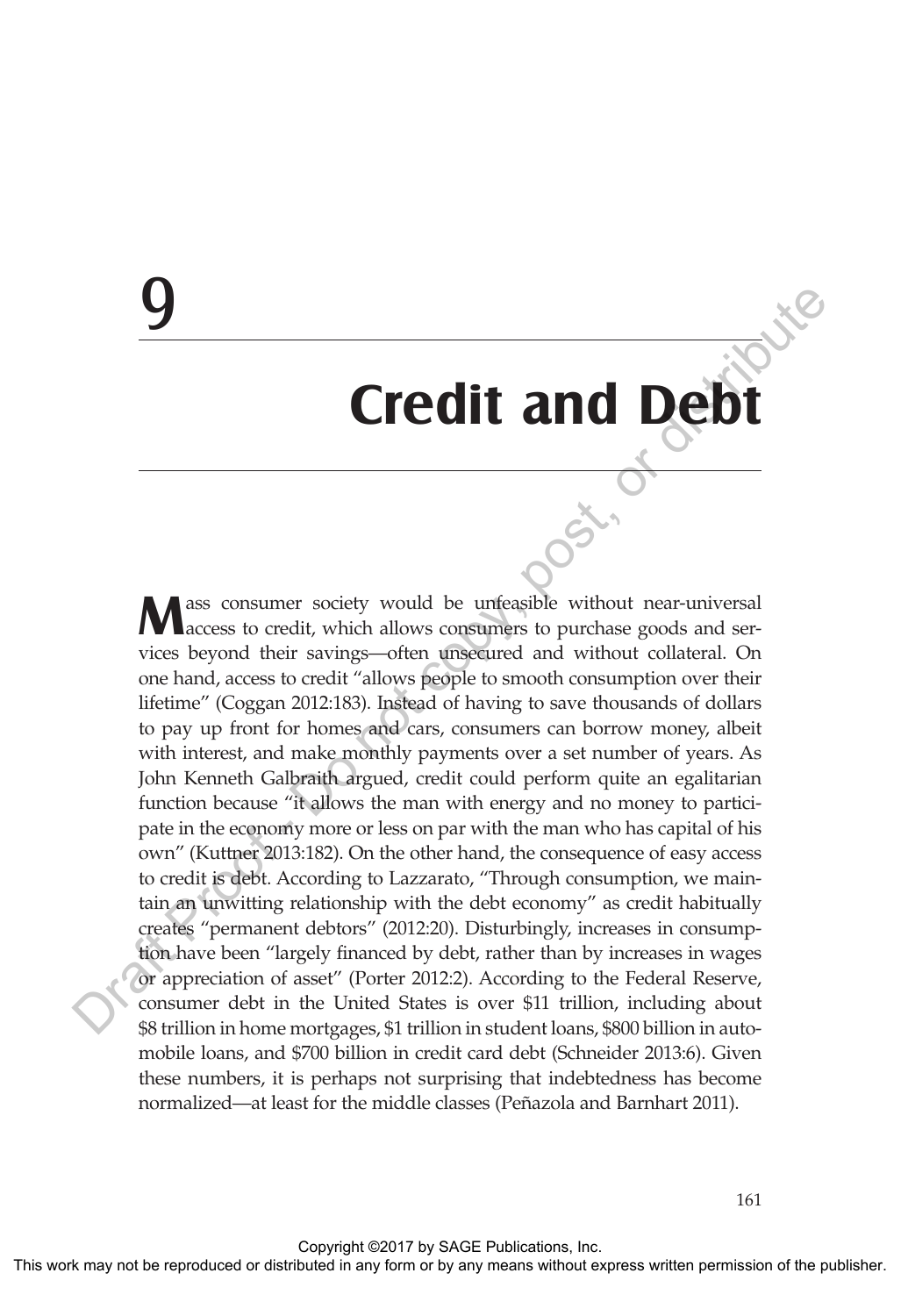#### 162 **PART III** ETHICAL CONCERNS AND CONSUMER ACTIVISM

This chapter will discuss the liberalization of consumer credit over the past few decades, resulting in massive household debt that culminated in the 2008 recession. In doing so, it will explore the asymmetrical relationship between creditors and debtors and suggest that growing economic inequality should be understood as one between those who own financial capital, creditors, and those who do not and therefore are structurally forced to borrow money and become debtors. In addition, the morality of debtors and creditors will be analyzed in relation to this asymmetry, including a discussion of why debtors default on loans. This chapter will conclude with an examination of sovereign debt and review several solutions to indebtedness, including debt forgiveness programs.

# **Liberalization of Financial Markets and the Credit Industry**

State policy "guided credit from the margin of the economy in the 19th century to its center in the 20th," helping to make the extension of credit profitable (Hyman 2012:40). Usury laws and social customs restricted lenders from charging interest on loans that were often made by small shopkeepers to regular customers who lacked access to bank capital. But in the 1920s, the financial company was created, which could mediate the relationship between retailers and banks by borrowing money from banks, lending it to retailers, who could then lend it to customers. Even after paying banks back, financial companies were able to profit from this economic arrangement, making personal debt a "good investment" (Hyman 2012:41). The rise of **securitization** for consumer debt in the 1970s allowed investors to resell consumer loans. This practice became so profitable that they began producing more loans, often using predatory tactics (Hyman 2012:44, 48). Expediant continuos, and those who do not and therefore are structurally foreded to betresse may not be continued in alternation the most<br>abilitative for deductions of the most fits distributed in any fits distributed in

Since the 1980s, the ideology of **neoliberalism** has come to dominate economic activity and policy initiatives in the United States and other countries around the world—some by choice, others by decree. According to Harvey, neoliberalism is

in the first instance a theory of political economic practices that proposes that human well-being can best be advanced by liberating individual entrepreneurial freedoms and skills within an institutional framework characterized by strong private property rights, free markets and free trade. The role of the state is to create and preserve an institutional framework appropriate to such practices. (2005:2)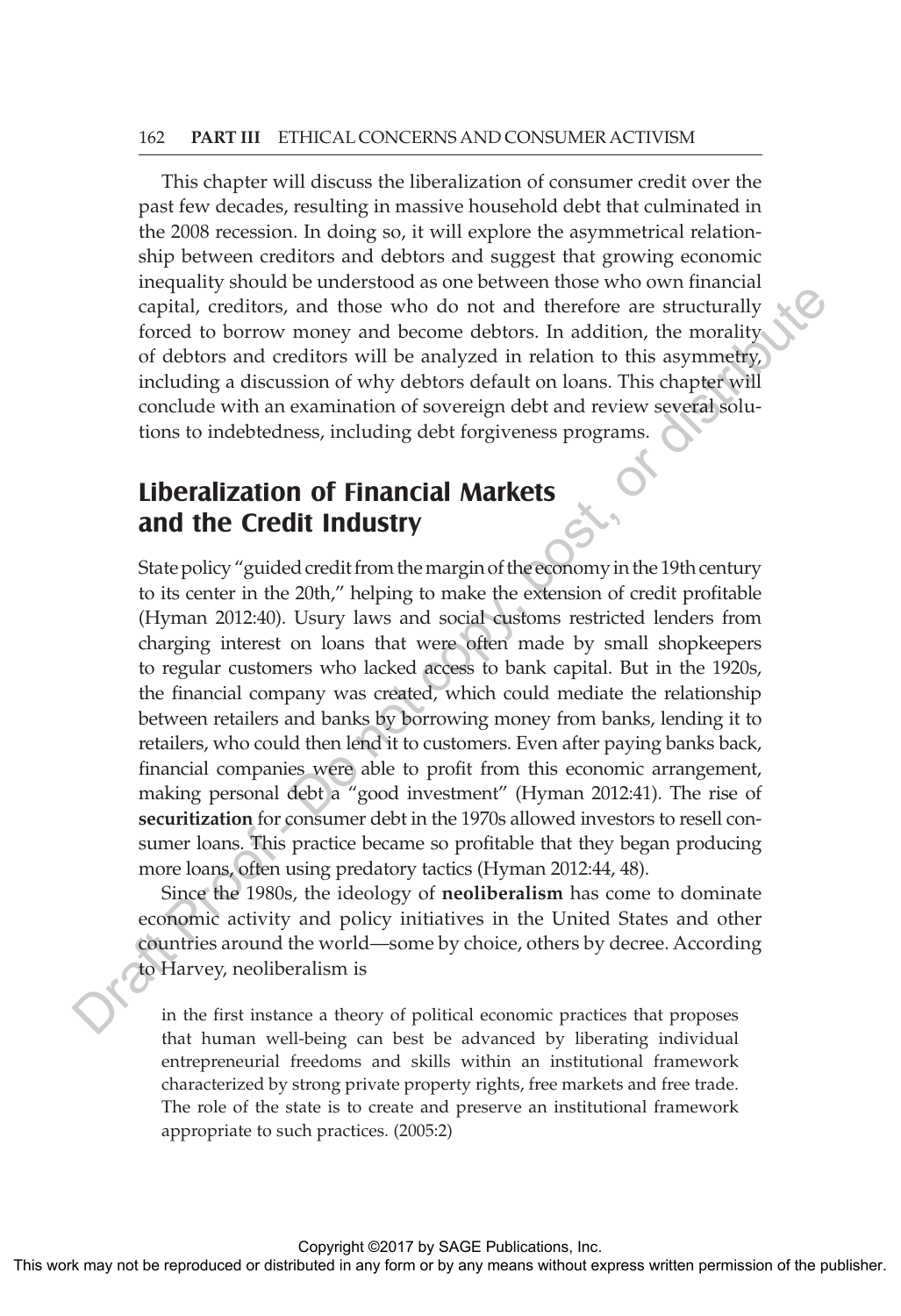One key development of neoliberalism has been the ascendancy of financial markets over industrial production in developed economies. Stocks, bonds, and commodities traded on abstract algorithms made by "bots," or computerized software applications, characterize capitalism today (Arvidsson and Peitersen 2013:3). The accumulation of wealth is gained from investments and interest on loans and has become largely concentrated in the hands of those who have enough capital to participate in financial markets. At the same time, financial markets have become less regulated, making it easier for the average and even low-income consumer to obtain credit and loans. "Lending standards were steadily reduced" over the past few decades and the size required for down payments or deposits dropped from 20% to in some cases zero; in fact, some individuals can obtain "liar loans" without having to provide any proof of income at all (Coggan 2012:183). The expansion of subprime mortgage loans with adjustable and typically high interest rates to marginal borrowers helped many realize the American dream of homeownership but also caused U.S. mortgage debt to rise from 30% of gross domestic product (GDP) in 1983 to about 80% by 2006 (Mian and Sufi 2014:76; Coggan 2012:183). Between 2000 and 2007, mortgage application denial rates dropped to less than 30% from 42% in low credit-score zip codes at the same time that the average income dropped, creating a situation where "mortgage-credit and income growth became negatively correlated" (Mian and Sufi 2014:76). In addition, aggressive lending practices persuaded many homeowners to take out home equity loans, borrowing against a speculative bubble in their home values that burst during the recession (Mian and Sufi 2014:87). This resulted in millions of homeowners being "underwater," or having negative equity in their houses, which accounted for 23% of all mortgaged properties in 2011 (Mian and Sufi 2014:26). According to Vague (2014:6), U.S. mortgage debt grew from \$5.3 trillion in 2001 to \$10.6 trillion in 2007, doubling in only six years. togive from investments and interest on loans and has become largely<br>constrained in the handed or downer who hove enough capital to participate.<br>In financial markets, At the same time, financial markets have been<br>place to

Neoliberalism has encouraged the growth of the credit card industry too, creating institutional arrangements and cultural practices that make swiping a piece of plastic for a can of soda at a vending machine both convenient and acceptable. Laws restricting the activities of credit card companies weakened after a 1978 Supreme Court decision that allowed them to charge interest rates in the state where they are located, not where customers reside. Predictably, this resulted in credit card companies establishing their offices in states with high interest rates to become more profitable and developing aggressive marketing campaigns, such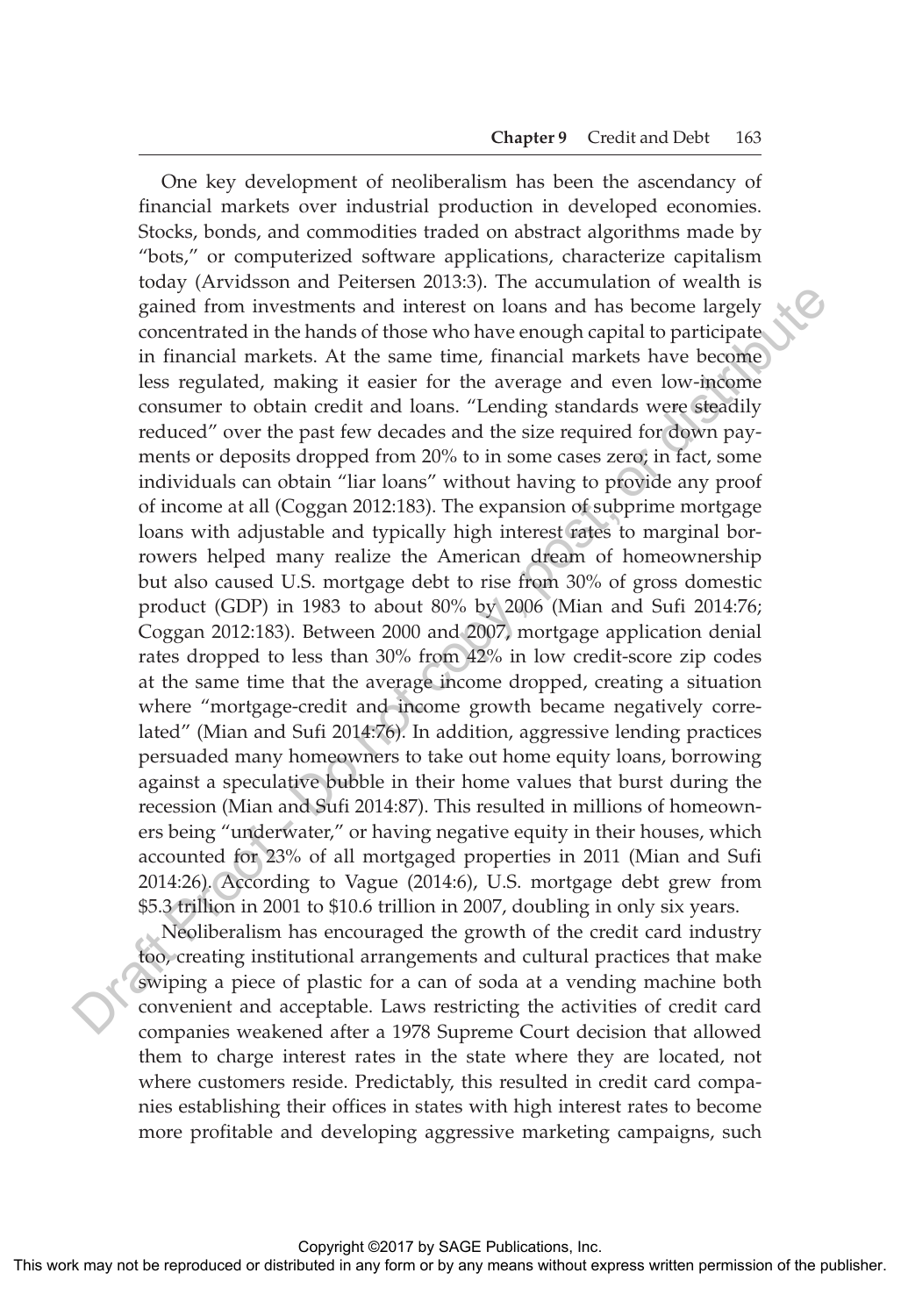as mailing preapproved credit card applications and promoting introductory 0% annual percentage rate offers (Vyse 2008:50, 25). Some companies engaged in ethically questionable practices, like arbitrarily increasing interest rates without notifying customers, unfairly allocating payments to balances on low interest rates first over higher ones, and issuing credit cards to individuals under the age of 21, many without steady incomes (Credit Cardholders Bill of Rights Act 2009). The primary way that credit card companies make money is through encouraging their customers to accrue and revolve debt over time, and once these customers reach their credit limits, many credit card companies will simply increase their lines of credit to allow them to continue consuming, effectively preventing them from paying off their debt. According to Vyse (2008:25), from the perspective of the credit industry, the "worst customer is one who never carries a balance on her credit card," who they refer to as "deadbeats." Structurally, credit card companies have created an economic environment that makes it incredibly difficult for individuals who either voluntarily choose not to have credit cards or are involuntarily denied access to them. One needs a credit history—and the all-important credit score—to obtain a standard automobile loan or home mortgage or, in some cases, even rent an apartment. Furthermore, many mobile phone services and travel reservations for hotel rooms require consumers to have a credit card with a high enough limit to cover incidental charges. cords to individuals under the age of 21, many without stocky incomes (Credit Carditalodelar Bill of Rights Ar 2009). The primary way that express were constructed to the origin any measure constructed in a stributed in a

Of course, the late 1970s coincided with stagnant wages, the loss of industrial jobs overseas, and a decrease in welfare assistance, positioning the credit card as the "new safety net" (Vyse 2008:52). The rise of neoliberalism has cut public spending to such an extent that consumers are forced to use credit to finance goods and services, such as education, that were supported at least in part by state provisions and subsidies (Dienst 2011:60). As the household debt-to-income ratio spiked from 1.4 to 2.1 between 2001 and 2007, the average American had little or no savings to use to pay for unexpected events like the loss of a job, an automobile accident, or a medical emergency; however, he or she did have access to an average of four credit cards to choose from to pay for these events—and more (Mian and Sufi 2014:4; Botsman and Rogers 2010:30). Many consumers found themselves in a cat-and-mouse game of using one credit card to pay off another one and transferring balances from high-interest rate cards to new ones with temporary low or zero interest rates. Credit card debt tripled between 1989 and 2001 from \$238 billion to \$692 billion, peaking at \$1.005 trillion in 2008 (Botsman and Rogers 2010:30; Miller and Washington 2014:55).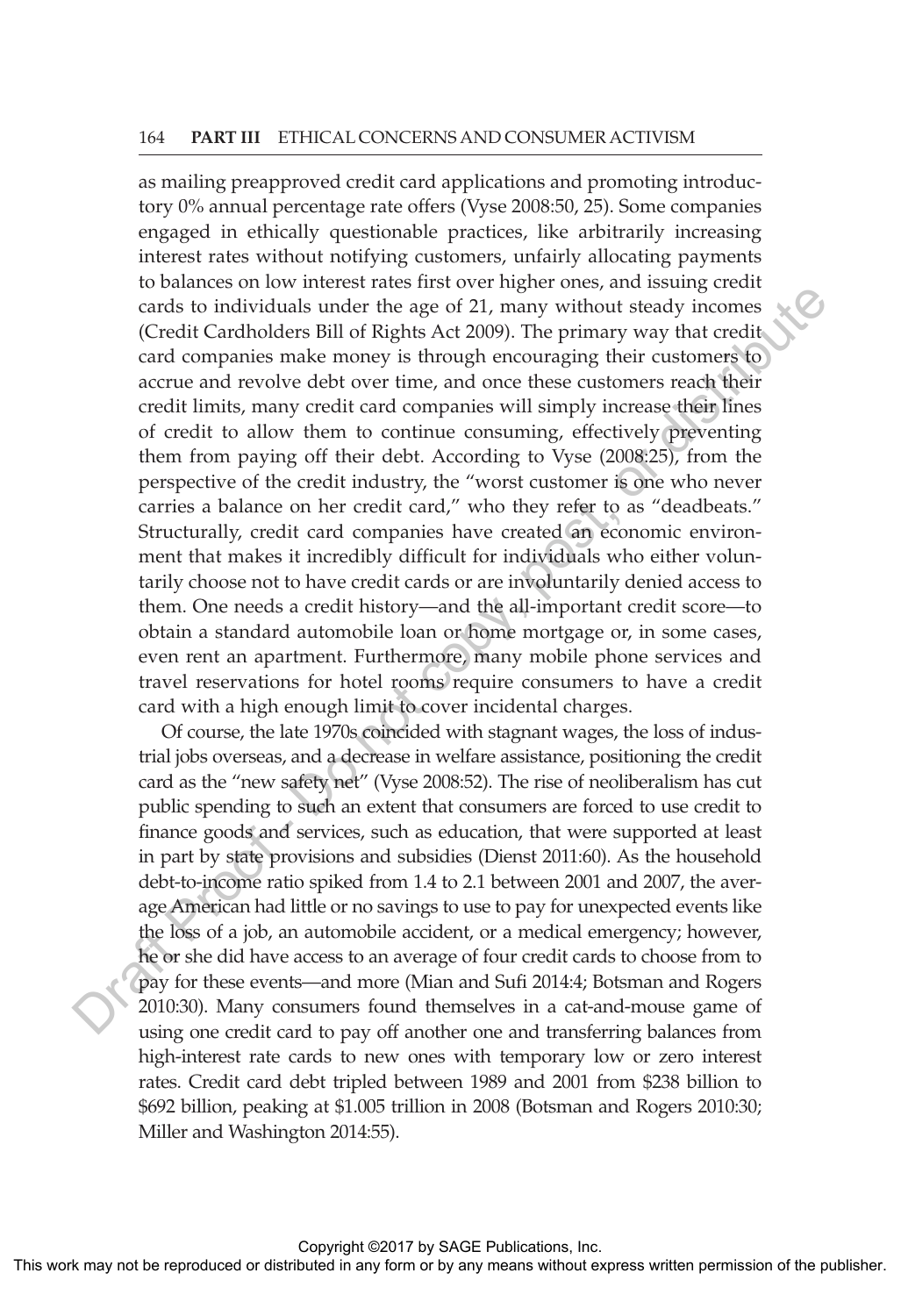Neoliberal policies that have made home loans and credit cards more widely available certainly give many consumers the ability to purchase the American Dream they would otherwise not have. In doing so, they have helped to shift the view of debt from something that most consumers try to avoid into something that is, if not embraced, then at least acceptable (Peñaloza and Barnhart 2011). Indeed, consumer debt is currently the norm and has "become one of the most common shared qualities of middle-class Americans, usurping the fraction of the population that owns a home, is married, has graduated from college, or attends church regularly" (Porter 2012:5). The normalization of indebtedness has even shaped the practice of filing for personal bankruptcy in the past few decades. In 1978, the Bankruptcy Reform Act made filing for bankruptcy easier by allowing most debtors to file for **Chapter 7 bankruptcy,** which permits them to eliminate their consumer debt after liquidating nonexempt assets. In some cases, property, houses, and automobiles are considered nonexempt, so debtors can retain them at the same time they default on other types of debt, especially unsecured debt like credit card and medical debt. Debt is typically discharged four months after filing, there is little court involvement, and attorney fees average \$1,000 to \$1,500 (Porter 2012:18). Compared to **Chapter 13 bankruptcy,** which requires filers to establish a repayment plan to creditors but retain more of their assets. In light of the fact that Chapter 13 bankruptcy does not allow filers to discharge their debt until the end of repayment, and costs between \$2,000 and \$4,000, it is clear why more debtors would choose to file for Chapter 7, especially as most of them do not have anything of value to liquidate (Porter 2012:19; Vyse 2008:48). (Perhaloza and Barabara 2011). Indeed. consumer debt is currently throusom and has "become ener of the more instant of malitation or independent in a simple Americans. Nameply, the more instant the more debt also with a s

Personal bankruptcy filing increased after 1978, reaching a record high of 1.6 million in 2003 (Vyse 2008:48; www.justice.gov). Policy makers argued the increase in personal bankruptcies indicated their normalization and consequent lack of social stigma. Representative Asa Hutchinson claimed that bankruptcy had become "a tool to avoid financial obligations rather than a measure of last resort" (Thorne and Anderson 2006:79), and Senator John Kerry stated that bankruptcy had lost so much of its stigma that it had become "a lifestyle choice" (Vyse 2008:47). Hutchinson and Kerry were not alone in calling for changes to the bankruptcy laws, which helped pass the **Bankruptcy Prevention and Consumer Protection Act of 2005** with strong bipartisan support. This act makes it more expensive to file for bankruptcy by increasing attorney fees and requiring new income limits (Vyse 2008:47). According to data from the U.S. Courts, the quarterly filing of bankruptcies dropped to around 200,000 in March 2006 from over 600,000 in December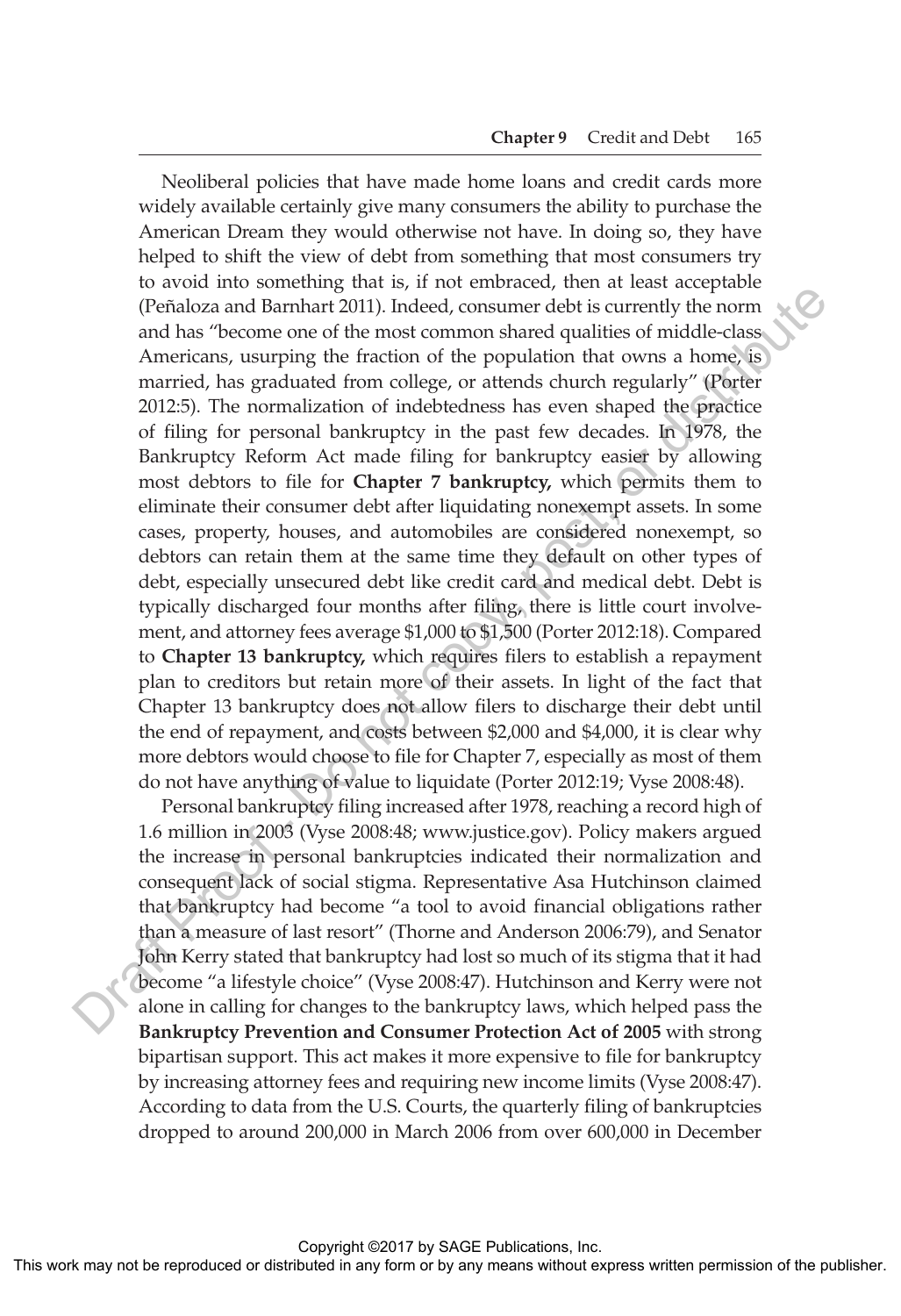2005 (Vyse 2008:54). Whether this sharp decline in bankruptcies can be entirely attributed to the 2005 act is debatable, but it appears that the 2008 recession blunted this decline, with approximately 1.5 million households filing for bankruptcy in 2012 (Porter 2012:2). Furthermore, the disappearance of the social stigma surrounding indebtedness is also questionable. One study of bankrupt debtors found that they tend to feel shame and humiliation; about 80% of them tried to conceal their bankruptcy from others, especially their parents, employers, and coworkers, even though the declaration of bankruptcy is a public act and is published in most city newspapers (Thorne and Anderson 2006:84). This same study also found that some bankrupt debtors feared stigmatization so much that they used avoidance techniques, like postponing filing and ignoring bill collectors (Thorne and Anderson 2006:86). In addition, the increase in bankruptcy filings after the 1978 Reform Act may not have been caused so much by easier filing requirements and lack of social stigma but by structural necessity as wages and job security declined and divorce rates increased (Vyse 2008:51– 52). Thus, rather than becoming normalized, declaring bankruptcy could have continued to be associated with personal failure, lack of self-control, and even laziness, but economic necessity forced debtors to file anyway.

# **Debtor-Creditor Relationships**

While indebtedness is certainly created by economic practices, like "the leveraging of values beyond belief," there are "social and psychic relations that make economic debt possible" (Dienst 2011:13). According to Susan Wilcox, "Debt is a social contract. . . . You don't enter it alone—it's relational and communal" (Steenland 2013). Historically, credit was a form of virtual currency that represented "a relation (of debt and obligation) between human beings" (Graeber 2009:3). While trust between creditor and debtor is a critical aspect of their relationship, especially before institutions such as churches or nation-states could provide "some sort of controls on the potentially catastrophic social consequences of debt," the threat of violence is also present as anyone who has watched *The Godfather* or *The Sopranos* can easily understand (Graeber 2009:8). Dating back at least to 1752 B.C. in the Code of Hammurabi of Mesopotamia, **debt bondage** or debt slavery remains one of the most hostile relationships between creditors and debtors. According to this code, men could pledge their wives, children, and even themselves into slavery to a merchant for money to pay off their debts (Atwood 2008:56). In One study or bandwooptive found that they tend to keel shame and<br>humilintation, about 19% of them reds to coveral their handrensy from<br>the candidator and the same study of the publisher in any form of the<br>direction of the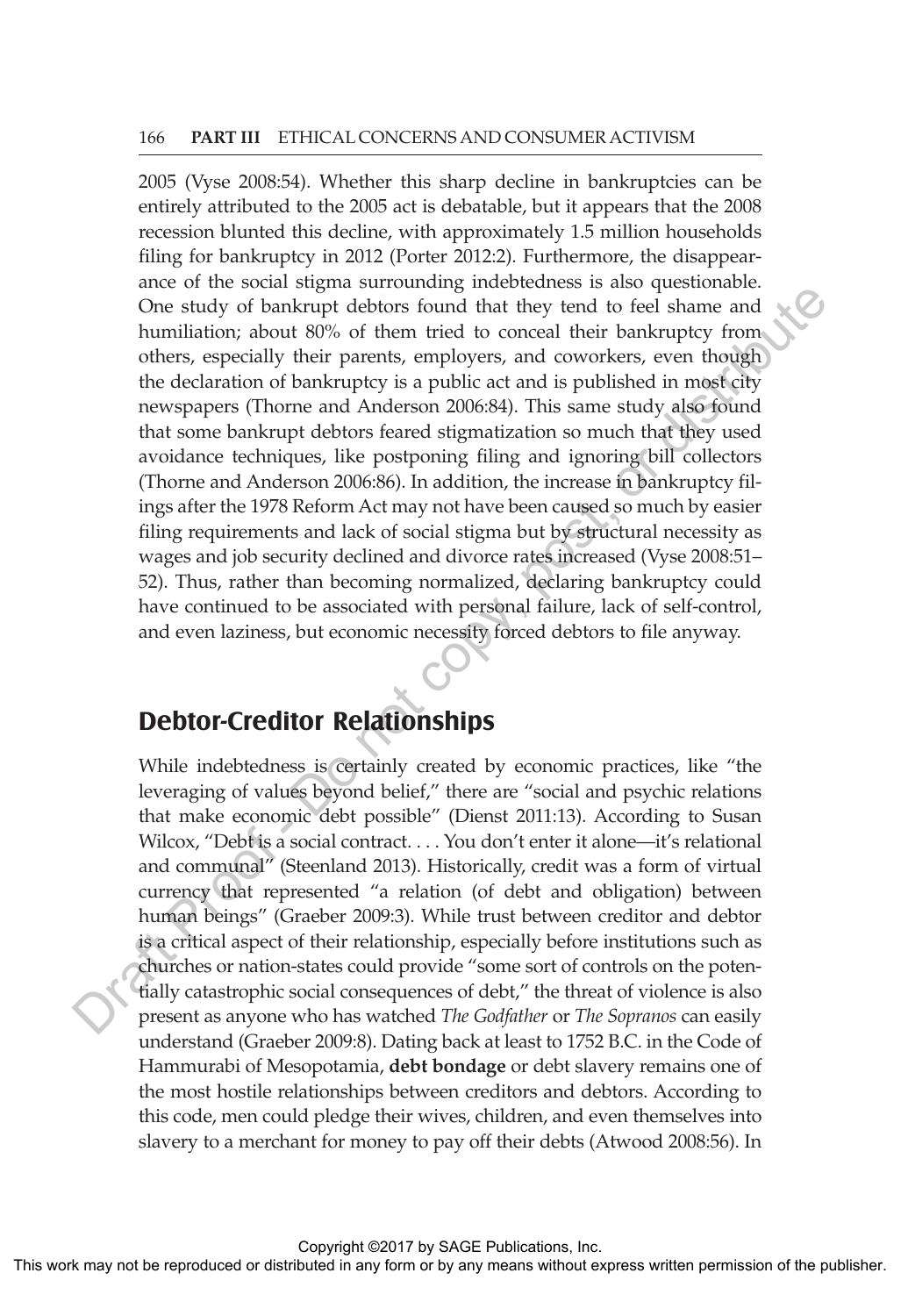England during the seventeenth and into the early nineteenth century, creditors could have individuals who owed them money arrested and held in debtors' prisons until they paid their debts. Absurdly, debtors were required to pay for their room and board in these prisons, making it even more difficult to pay back the money they borrowed. Often the debtor's family had no choice but to live in prison with him and go out to work to pay for the cost of room and board (Atwood 2008:127–28). Indentured servitude was a common form of debt bondage in the United States during the 1600s when labor was in short supply. Immigrants, mostly from the British Isles, would be required to work a specified time for a creditor or master who fronted the money to pay for their passage across the Atlantic (Atwood 2008:130–31). While imprisoning people for indebtedness may seem like an archaic and inhumane practice, it has made a comeback in the United States, with some states, like Minnesota, increasing its use of arrest warrants against debtors by 60% between 2005 and 2009 (Graeber 2011:17). Recently, in the state of New York, some nursing homes are filing for legal guardianship of patients who owe them money (Bernstein 2015). Today, debt bondage is not uncommon in India, where Human Rights Watch estimates that 15 million children are forced to work to pay off their parents' debts (Atwood 2008:129). not chick may not be reproduced or distributed or distributed in any form or by any means without to publisher content or by any means without express content or the publisher permission of the publisher any form or by any

Besides the threat of bondage, the behavior and lifestyle of debtors have been scrutinized by creditors as a way to discern who is worthy to receive loans and who is making a good-faith effort to pay loans back. In the words of Marx, "Credit is the economic judgment on the morality of a man" (Lazzarato 2012:59). According to Lazzarato (2012:3), "Debt produces a specific 'morality,'" such as the "promise" that one will honor his or her debt and at the same time is at "fault" for having entered into debt in the first place. Ross (2014:185) argues that the belief that loan repayment is "a highly moral test of personal responsibility" is the "glue that holds the financialized economy together." In particular an asymmetrical relationship exists between the debtor and the creditor, resulting in a situation where "the one who must accept credit (the debtor) submits to the judgment of the creditor" (Dienst 2011:148). Benjamin Franklin summed up this relationship in the following:

The most trifling actions that affect a man's credit are to be regarded. The sound of your hammer at five in the morning, or eight at night, heard by a creditor, makes him easy six months longer; but if he sees you at a billiardtable, or hears your voice at a tavern, when you should be at work, he sends for his money the next day; demands it, before he can receive it, in a lump. (Weber 1992:15)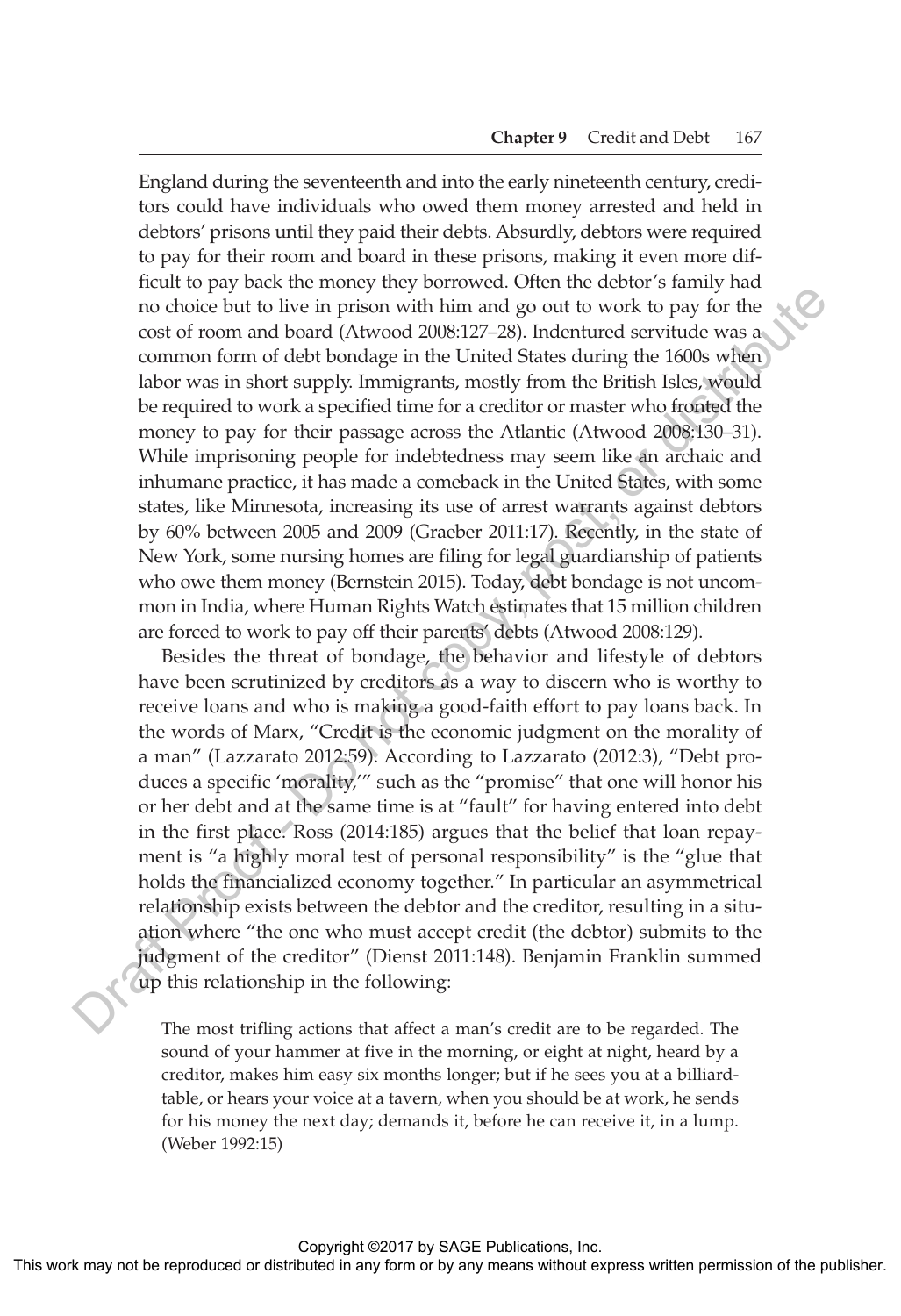Thus, even the debtor's free time must meet the moral approval of his or her creditor. That is, if one is deemed to possess the moral character to borrow money in the first place. Simmel, quoting an English businessman, captures the sentiment of how the poor cannot be trusted with credit because they do not have enough honor or status: "The common man is one who buys goods by cash payment; a gentleman is one who I give credit to and who pays me every six months with a cheque" (Polletta and Tufail 2014:8). Today, new banks are trying to evaluate the character of potential borrowers by using digital software to track their household buying habits, social network connections, and even whether they use proper capitalization in their online correspondence—the assumption being that if they do not, they must be flippant or lazy and therefore unworthy of credit (Lohr 2015).

Ironically, the morality of money lenders used to be questioned more critically than that of borrowers. **Usury,** or the payment of interest on a loan by a borrower to a lender, was prohibited in Judaism and Christianity and remains forbidden in Islam. These religions found it objectionable that creditors could profit from debt, especially when creditors and debtors belonged to the same religion. The Torah allowed Jews to charge interest on money they lent to non-Jews, but Deuteronomy states that "thou shalt not lend upon interest to thy brother" (Jafri and Margolis 1999:372). The Catholic Church excommunicated usurers during the Middle Ages, positioning Jews as money lenders in Florence and other Catholic cities and countries at the same time they were denied access to other types of work (Graeber 2011:10; Jafri and Margolis 1999:373). As Graeber reminds us, the usurer is often depicted as the Devil, "an evil accountant with his books and ledgers" (2011:10), while Jesus instructed his disciples in the Lord's Prayer to "forgive us our debts as we forgive our debtors" (Atwood 2008:44). However, the Protestant Reformation signaled a shifting view of creditors as it did in making money and accumulating wealth more generally. As long as creditors viewed their job as a calling from God and kept interest rates reasonable, Martin Luther and John Calvin did not condemn them or view their actions as sinful (Jafri and Margolis 1999:374–75). Calvin went so far as to state that "capital and credit are indispensable; the financier is not a pariah, but a useful member of society" (Tawney 1954:95, quoted in Jafri and Margolis 1999:375). When the role of creditors became indispensable in the development of capitalism, "the moral stain was removed from the business of lending," and it was "shifted onto those who required its services" (Vyse 2008:34). In yookh payments a gentleman is one who if given conclust to such a secure than more than the sheet of the state of the state of the state or the bused of the state of the publisher. The syres with the state of the publi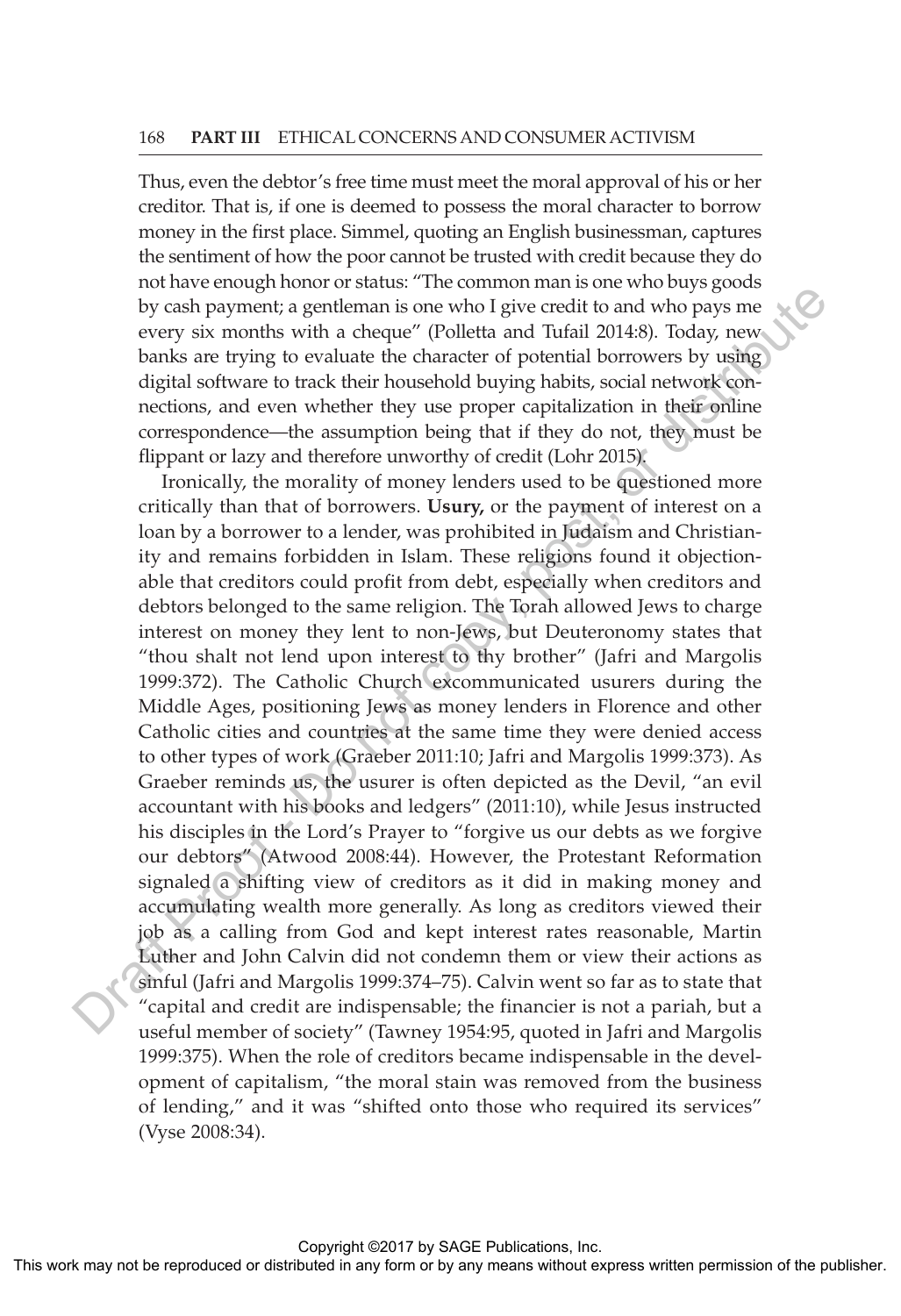In addition to moral judgments, today debtors are forced to bear responsibility for most of the financial risk associated with debt. For example, a decline in housing values affects not lenders but borrowers as their home equity declines and net financial worth evaporates; the lender is still owed the remainder of the mortgage (Mian and Sufi 2014:12, 18). Perhaps the most glaring evidence of the current asymmetrical relationship between creditors and debtors is how the federal government favored the former in its economic stimulus plans to recover from the 2008 recession. The very Wall Street banks that were most responsible for causing the 2008 recession received "\$700 billion in taxpayer aid and trillions more in Federal Reserve cash advances and bond purchases," while individual consumers received no such bailout for their homes that went into foreclosure or mortgages that were underwater (Kuttner 2013:206). Protecting the interests of creditors over those of the debtor is a recent development, part of the neoliberal policies enacted by nation-states and international organizations like the World Bank and the International Monetary Fund (IMF) in the 1980s (Graeber 2009:9). The trend can be observed in regards to public debt as well, which was directed in the past "toward socially necessary investments," like education and health care, but has been turned into "a subsidy program to increase the power of the private sector," the cost of which is "imposed on everybody" (Dienst 2011:28, 59). In other words, the taxpayers are asked to pay the cost of bailing out Wall Street at the expense of state services that could—and should—benefit them. They are obliged to do this without any guarantees of employment or wage increases from the private sector. Even more indicative of the power of creditors over debtors is that "even those too poor to have access to credit must pay interest to creditors through the reimbursement of public debt" (Lazzarato 2012:32). 18). Purhaps the most glaining evidence of the outern asymmetrical relations<br>through be tecen medities and deletors in lower the form in growing<br>the form or by a spectral general in the publisher. The consideration<br>of the

This asymmetrical burden of debt risk and imposition of costs is not surprising given the rise in economic inequality since the late 1970s. Hyman captures this quite clearly when he explains that "whereas in the postwar period the 1 percent paid the 99 percent in wages, after 1970 the 1 percent increasingly just lent the 99 percent money" (Hyman 2012:48). According to Dienst (2011:151), this has created an economic situation where "there is credit without debt for the few (who can wield the power of investment without accountability) and debt without credit for many (who bear the hazards without exercising a choice)." Clearly, the 1% of creditors are growing extremely wealthy at the expense of the 99% of debtors, who, in the absence of government protections or religious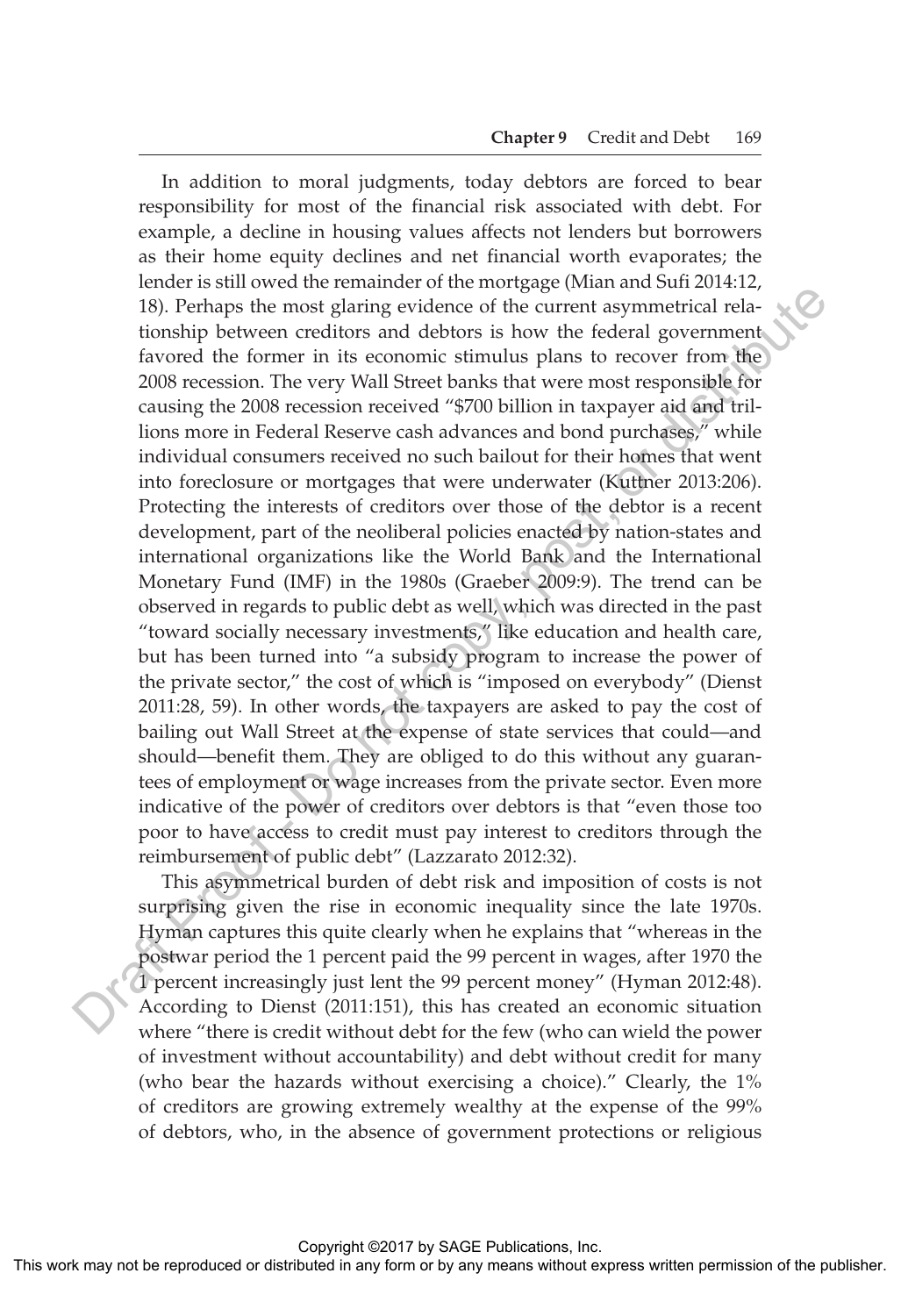doctrine, neither expect nor often experience fair money-lending terms, like reasonable interest rates or fair debt repayment schedules. Even Adam Smith, who professed the freedom of the market, understood the precarious position of debtors when he claimed that some government regulations were necessary to limit interest rates in "order to prevent the extortion of usury" (quoted in Clary 2011:421).<br>Debtor Default and Settle extortion of usury" (quoted in Clary 2011:421).

## Debtor Default and Settlement

Given the unequal position of debtors in relation to creditors today, it is not shocking that many default on their consumer debt, including credit card debt, auto and medical loans, gym fees, and overdue utility and mobile phone bills. Banks often sell this unpaid consumer debt, or **bad paper,** to third-party collection agencies that purchase it for pennies but attempt to collect and make a profit off of the original amount of debt. This so-called bad paper is usually a simple spreadsheet that contains the personal information of the debtor and how much he or she owes. Problems arise when bad paper is duplicated and sold to different debt collectors, resold, or stolen; it becomes difficult to trace how much, if any, of the original debt has been paid, and debtors may be harassed by several collection agencies at once to make payments on the same debt that has been copied (Halpern 2014). Complicating matters, much resold debt is time-barred, or beyond the statute of limitations, to legally collect, which in most states is between three and six years. Controversial sewer services, like falsely claiming to have served papers on individuals that have been thrown away or using robo-signing to serve en-masse affidavits to individuals without verifying their accuracy, are additional problems that plague the debtor-creditor relationship (Turnbull 2013:339). Expansion of the transport means with the control or distributed in Clayy (quoted in Clayy 2011-321).<br>
Debtor Default and Settlement<br>
ties not shocking that many default on their consumer delete distributed in<br>the any mea

The purchasing of debt has grown considerably over the past decade, involving tens of billions of dollars annually (Turnbull 2013:339). "American consumers owe a grand total of \$11.28 trillion, of which roughly \$831 billion is delinquent or unpaid" (Halpern 2014:4). According to Porter (2012:6), the percentage of consumers who have experienced third-party debt collection activity doubled from 7% in 2000 to 14% in 2010. Given the bad practices of many debt collectors and the increasing number of people who must deal with them, it no surprise that the Federal Trade Commission ranks complaints against debt collectors second only to identity theft (Halpern 2014:7). However, many people do pay off their consumer debt, which begs the question why? According to one debt collector, most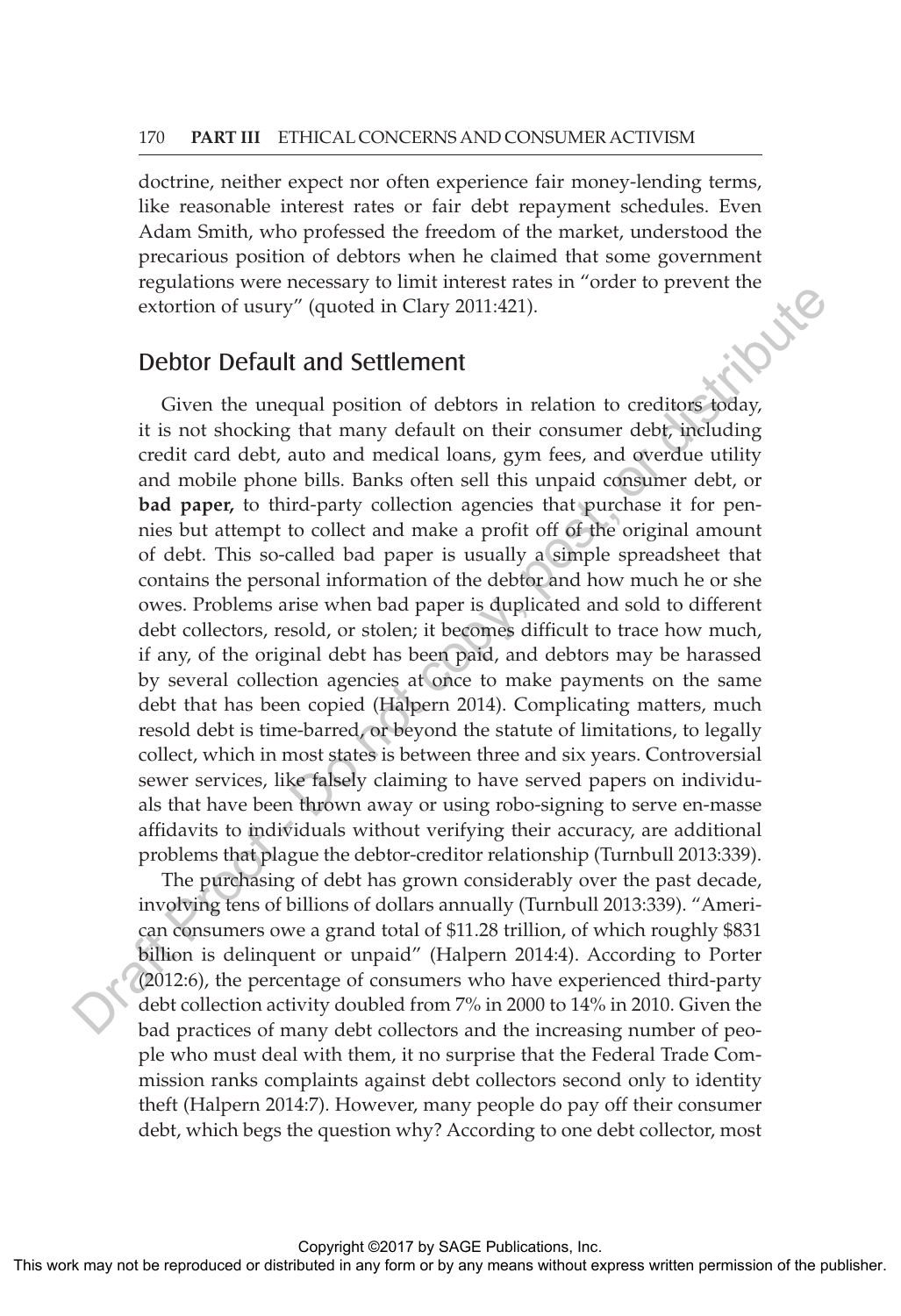people actually want to pay off their debt, and he finds that talking to debtors as a therapist would talk to her patients works better at securing payment than harassing tactics (Halpern 2014:15). Perhaps the most telling evidence that the indebted feel an obligation and responsibility to pay off their debt is the growing popularity of debt refinancing and settlement agencies. Unlike the traditional debt collector who comes knocking on the debtor's door or calling the debtor's phone number, this newer form of collecting debt typically requires the debtor to contact the collector (Halpern 2014:218–19). Thus, instead of ignoring the knocking on the door or the ringing of the phone, the debtor is actively acknowledging his or her debt and pursuing payment options.

Even though most people pay off their debt, there are those who do not; some default entirely, while others settle their debt and agree to repay a reduced amount of their original balance. Just as creditors view the actions of debtors through a moral lens, so do debtors view the services performed by creditors. One study on debt settlement found that debtors were more likely to pay back debt in full when they felt like the creditor performed a valuable service for them. For example, debtors are more likely to pay back medical debt compared to credit card debt because they feel obligated to hospitals and doctors for saving or improving their lives, even though the amount of medical debt often surpasses credit card debt (Polletta and Tufail 2014). If debtors feel like creditors are using unscrupulous tactics, they may also feel justified in defaulting on their loans. Creditors consider debt "contaminated" after debtors resist aggressive "shakedown" measures to coerce them to pay, including threats to take them to court. Once debt is deemed contaminated, creditors generally give up on trying to collect, which happens most frequently with payday loans (Halpern 2014:221). It is easy to understand why debtors would be most likely to default on loans made by payday lenders, considering that their fees and interest rates are ridiculously and some might argue unethically high. Currently, the national average annual rate charged by payday lenders is over 400%, and the fee charged to borrow \$100 is between \$18.50 and \$30 (Mayer 2013:515). In addition, the payday lending market might be interpreted by some debtors as unfair or coercive because they lack access to conventional banks and credit unions, and their immediate need for cash creates a situation where the price of the loan becomes extraneous (Mayer 2013:520). Therefore, even if payday lenders do perform a valuable service, their questionable tactics and unfair market advantage might induce some debtors to default. seconds. Unlike the traditional debt collector who comes knocking on the debter denter or both calculated the debter of the means the sense from the debter of the means from the sense from the sense of the publisher. This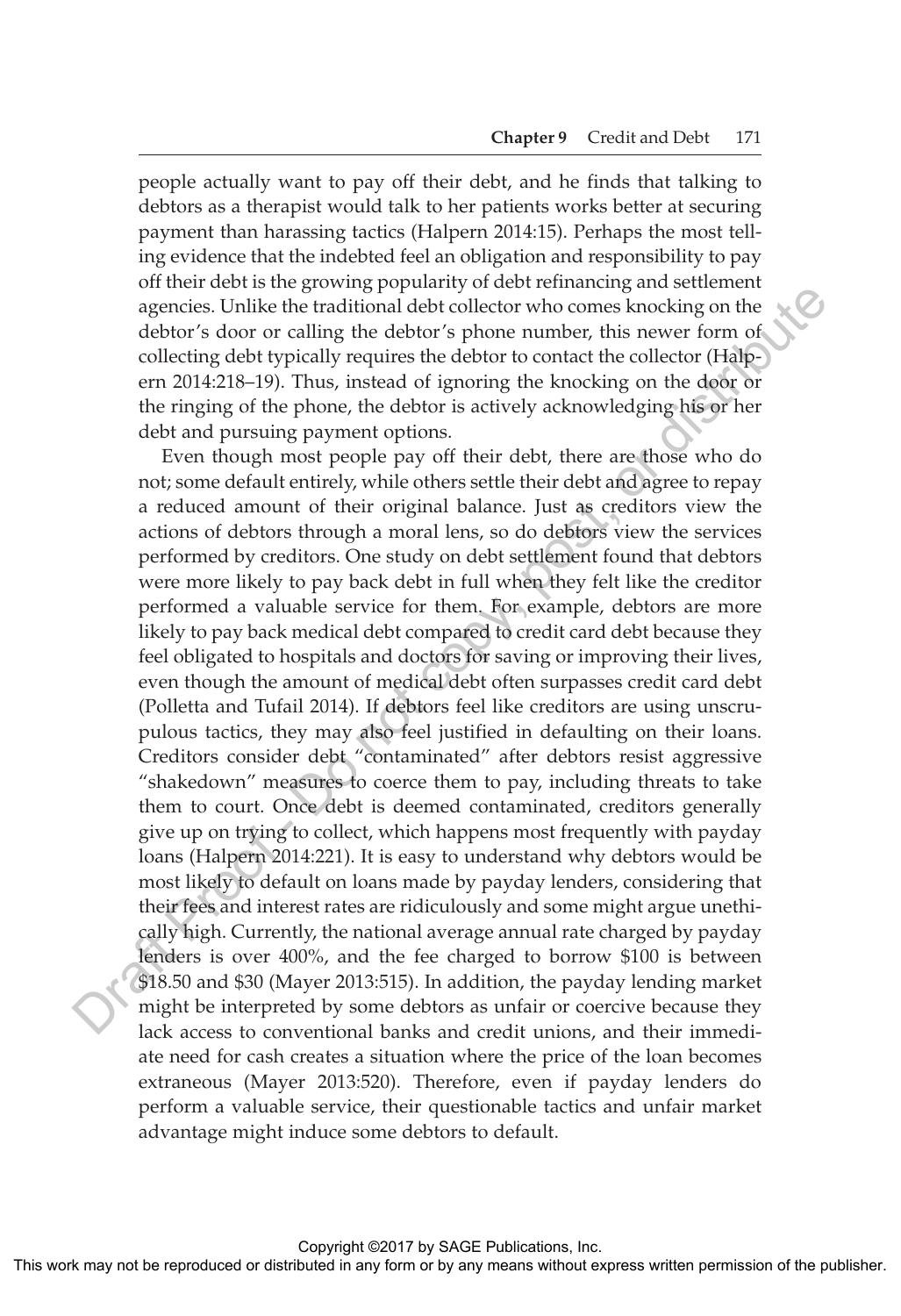#### 172 **PART III** ETHICAL CONCERNS AND CONSUMER ACTIVISM

Clearly, there is a critical need to establish some semblance of equity into the relationship between debtors and creditors. Atwood (2008) emphasizes that when the relationship between debtors and creditors is out of balance for too long, not only does animosity between them grow, but debt becomes "dirty," like the slates at pubs that were used to record the tabs of regular customers. When the slate became too dirty, "smeared all over with debts," it was "dirty for both debtors and creditors alike." To restore the relationship between debtors and creditors, the slate needed to be wiped cleaned (Atwood 2008:80). The same can be argued today—that the slate needs to be wiped clean to relieve the financial and moral burdens placed on debtors. The actions of creditors have been if not forgiven then at least somewhat alleviated through federal stimulus policies. In the context of the 2008 recession, they have escaped much of the blame as well for creating the conditions that encouraged overleveraging at the individual and household levels. However, debtors are still waiting for the slate to be wiped clean. According to Greider (2011:12), "Forgiving the debtors is the right thing to do, because the bankers have already been forgiven. The largest banks were in effect relieved of any guilt . . . when the government bailed them out, no questions asked." The this is of cogular customes When the also become to ordiny "smounted are more than the state in any form or by the publisher or distributed in a more than the publisher. This was not complete the publisher and continu

## Pawn Shops

Dating back to the Middle Ages in Europe, pawning household goods, clothing, jewelry, and other objects of consumption has been used by all classes of society—from the aristocracy trying to maintain their position of status to the impoverished trying to survive between harvests or paychecks. Even the Catholic Church, which viewed the interest charged by pawnbrokers as a sin, tolerated money lending as long as it was conducted between people of different religions. Since Jewish people were prohibited by law from working in most trades—and their religion did not condemn usury—many found an occupational niche as moneylenders and pawnbrokers (Woloson 2009:71–72). It became a weekly custom for some Christians to pawn their Sunday attire on Mondays and redeem it on Saturdays to budget household expenses between paydays (Calder 1999). Until the turn of the twentieth century when mass production made clothing less expensive and valuable, articles of clothing were the most popular possessions pawned (Caskey 1994:17).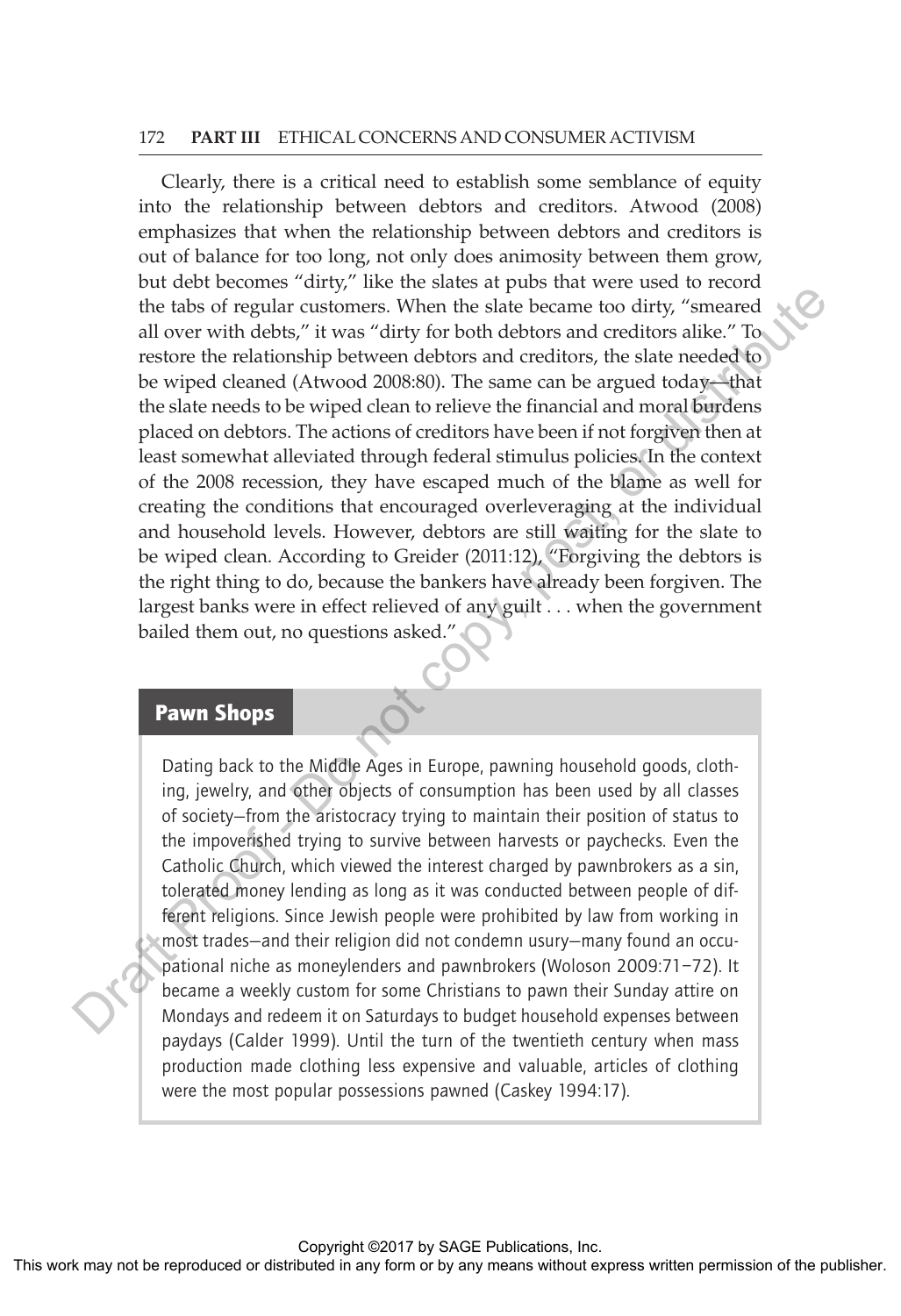Pawning is essentially collateralized lending. The object pawned, referred to as a pledge, is collateral, which is used to obtain a short-term monetary loan. These loans are subject to interest, which varies by law according to each state. Pawners receive a ticket that states the conditions of their loans, including the interest rate and when the loan is due. These pawn tickets must be presented by the pawner if he or she wants to retrieve the object that was pawned. Pawnbrokers often permit pawners to renew their loans if they pay the interest that they owe at the end of the initial loan term. If a pawner fails to reclaim his or her collateral, then it becomes the pawnbroker's property. Pawnbrokers can then sell these objects in their stores to recoup the loss of the loan in addition to a profit. Thus, although officially neither merchants nor bankers, pawnbrokers act as both (Woloson 2009:2).

Some argue that this type of collateralized lending is more transparent—and perhaps even fairer—than using credits cards, especially for low-income consumers. Pawners know upfront the conditions of their loans, they cannot be charged compound interest, and if they fail to reclaim their collateral, they simply lose possession of it instead of being subjected to harassing bill collectors and longterm low credit ratings (Woloson 2009:186; Krupnik 2009:55–56). Pawnshops also provide a space of consumption for people to shop for goods that might not otherwise be available in their neighborhoods. They circulate preowned goods through the local economy at prices low-income consumers can afford. However, others view pawning as a form of fringe banking that exploits lowincome consumers, who lack access to mainstream banks, credit cards, or retail stores (Caskey 1994). including the interest and when the barm is due. These payer is clear that we payer the represented the represented in any means the represented in any means the represented in any means the represented in any means when

### Questions

- 1. Discuss the different practices and stigmas surrounding obtaining a quick cash loan from a pawnshop and using a credit card. Does one type of loan seem more transparent than the other? Are you more likely to pawn one of your possessions or use a credit card to access money you need? Why?
- 2. Watch an episode of one of the popular pawn store reality shows, such *Pawn Stars* or *Hardcore Pawn*. What kinds of items are people trying to pawn? What reasons do they give for pawning their belongings? How are they treated by the employees and/or owners of these pawn stores? Do think that they are being victimized or being offered a helpful loan service? Why?
- 3. Would you ever consider shopping at a pawnshop? Why or why not?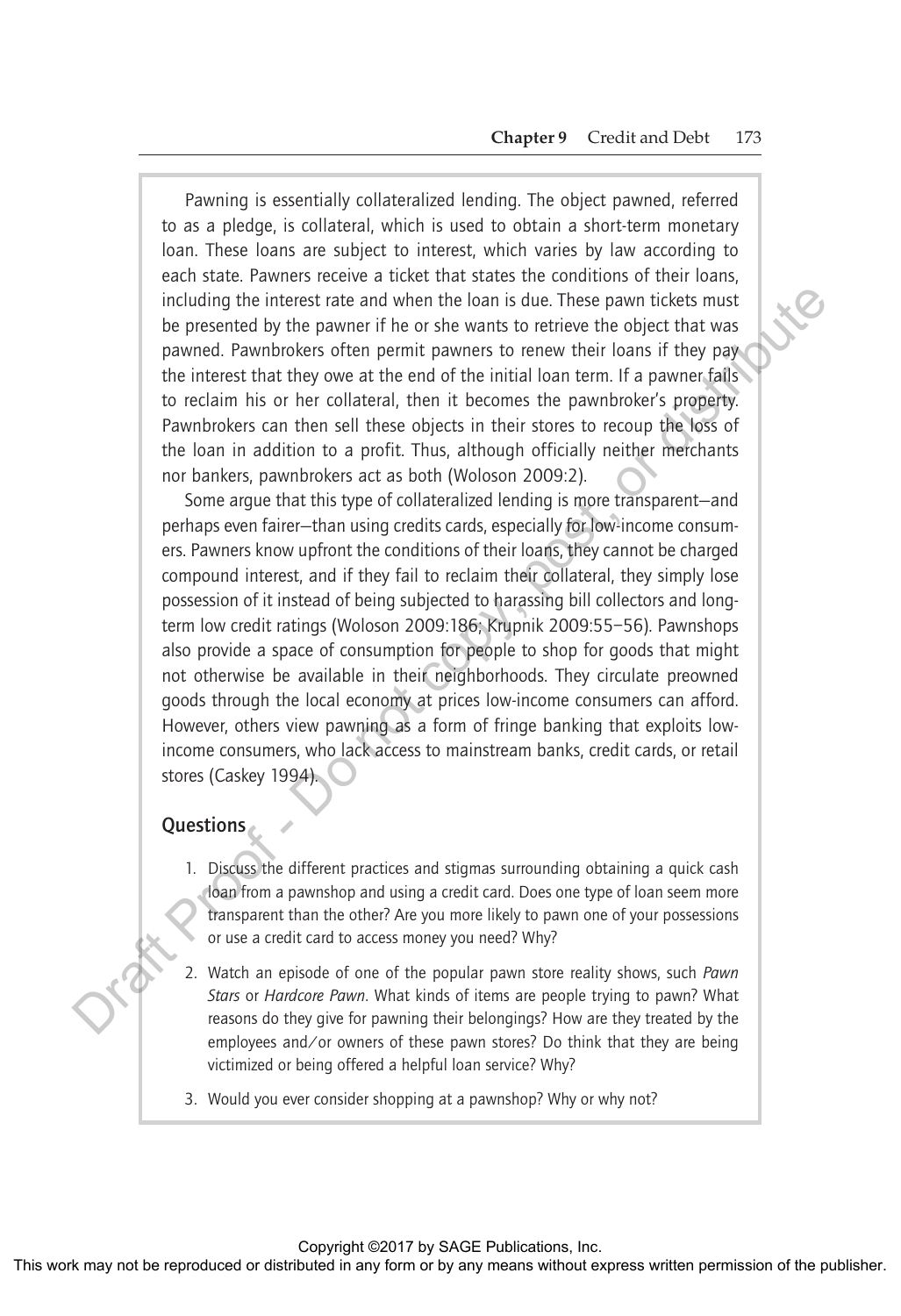## **Debt Forgiveness and Relief**

The precedent for debt forgiveness has its roots in Mosaic law, whereby every seven years, debts were considered annulled, land would be returned to its original owners, and debt slaves would be freed (Atwood 2008:48). Referred to as a **Jubilee,** debt forgiveness found a more secularized audience in the late 1990s as a way to release poor countries from sovereign or **public debt** incurred mainly from loans by the World Bank and the IMF. Much of this sovereign debt was considered **odious debt**  because it was acquired without the consent of the people by authoritarian rulers who used the money to benefit themselves and their supporters instead of improving the lives of the people. Some policy makers questioned whether this debt should be transferable to successor governments when these previously unscrupulous rulers were either overthrown or elected out of office (Jayachandran and Kremer 2006:216). Odious debt became particularly problematic in light of the **structural adjustment** policies imposed on loans by the World Bank and IMF. These policies required debtor nations to open up their markets to global free trade by eliminating trade barriers and subsidies that protected domestic markets and privatizing state services (Roodman 2006:18). The assumption behind structural adjustment policies was that they would encourage economic growth, which would both reduce poverty and provide the means for governments to pay back their loans. However, the structural reforms required by the World Bank and IMF as loan conditions were often at the expense of funding public services, such as education and health care. Instead of alleviating poverty, these reforms exacerbated it in many countries, especially when food prices increased as a result of the elimination of state subsidies. If debtor nations did begin to realize economic stability, then the IMF would demand debt repayments, which would in turn threaten this very stability (Sachs 2006:vii). 2008-18). Releven to the reproduced or a state of the reproduced or any form or stated and<br>the reproduced or distributed in a state were stated in a weaken the representation and the publisher of the publisher and the DML

By the late 1990s, it was becoming distressingly evident that sovereign debt was overwhelming poor nations, motivating a diverse coalition of participants to organize a global campaign to forgive Third World debt. Jubilee 2000 mobilized faith-based groups, trade unions, celebrities, academics, and even businesspeople to pressure G8 countries to cancel the debt of **heavily indebted poor countries,** or HIPCs (Mayo 2005; Pettifor 2006). In exchange for debt relief, HIPCs were required to allocate money that they would have used for debt service payments to domestic poverty reduction programs. Organizers of Jubilee 2000 were able to frame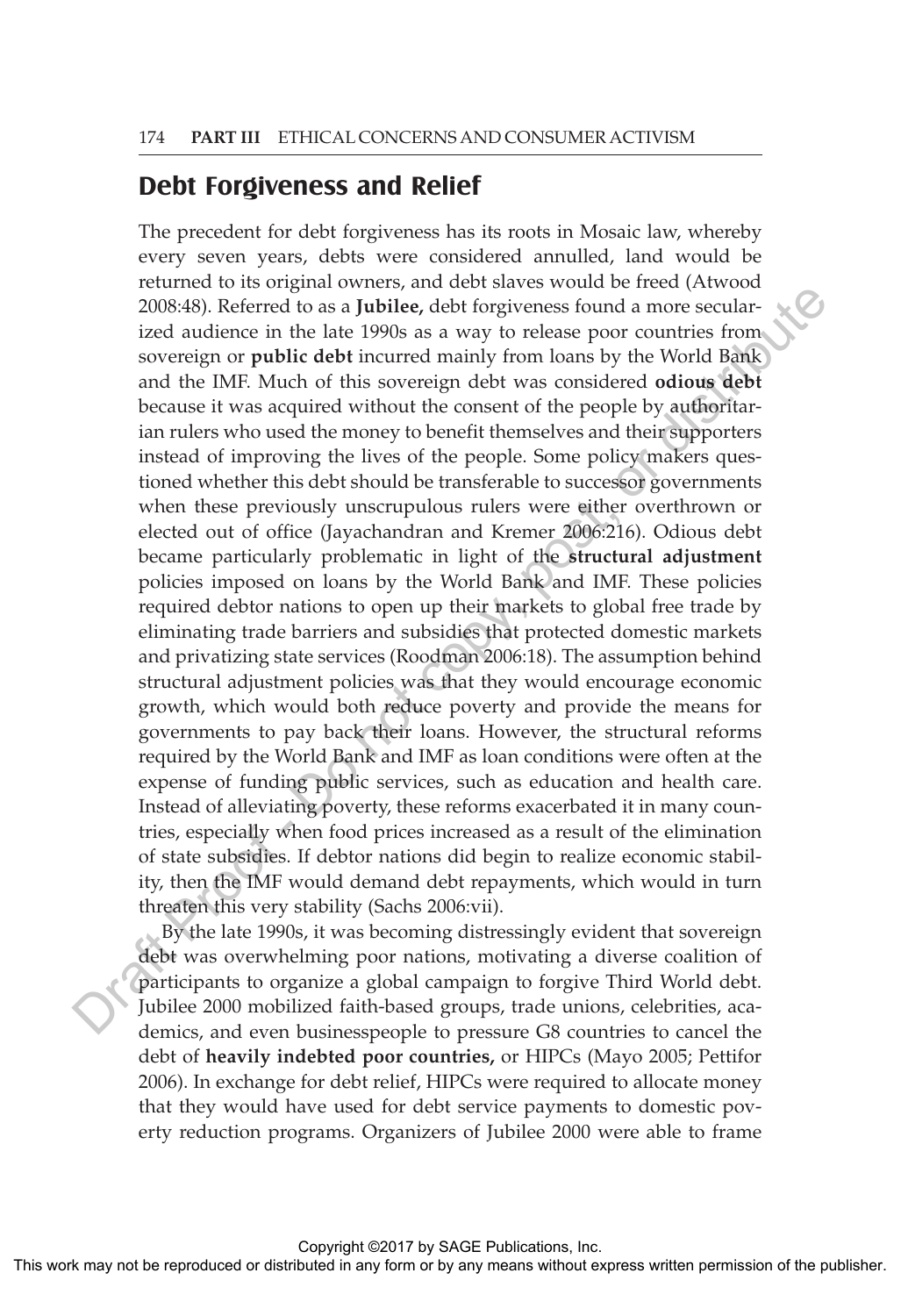debt forgiveness—or cancelation, as many supporters prefer to use since forgiveness connotes blaming the debtor instead of acknowledging the behavior of creditors in causing indebtedness as well—as a worthy goal to welcome the new millennium and one that would resonate with the religious audiences in Western nations. The movement's first popular success came during a protest at the 1998 G8 summit in Birmingham, England, when over 70,000 people joined together to form a 9-kilometer human chain, effectively putting debt cancelation on the international agenda (Pettifor 2006:301–2). Celebrities such as Bono joined protests at the 1999 G8 summit in Cologne in June, and in September 1999, Pope John Paul II endorsed Jubilee 2000, prompting President Bill Clinton to announce that the United States would cancel all debts owed by HIPCs (Pettifor 2006:304–5). Of the 40 countries identified as HIPCs, 36 qualified for debt relief by 2011 and received close to \$100 billion in debt relief combined (Kuttner 2013:269).

Sovereign debt is not only a problem faced by HIPCs in Africa and South America. In 2008, the public debt in the United States totaled over \$10 trillion, and the IMF estimates that "the average developed country will have government debt of more than 100 percent of GDP in 2015, compared with just 30 percent in emerging markets" (Coggan 2012:197). Currently, several European Union countries are experiencing postrecession debt burdens that are proving difficult to overcome, especially in the so-called PIGS countries (Portugal, Ireland, Greece, and Spain). Because these countries adopted the euro as their national currency, they are not free to devalue their currencies to try to stimulate economic growth. This left them with few options but to implement **austerity measures** to try to relieve their debt burdens in exchange for bailout money from euro-zone countries, Britain, and the IMF. These austerity plans include severe cuts in domestic spending, especially to public-sector jobs and pensions (Coggan 2012:201, 206). Greece, for example, accepted a €110 billion bailout package in May 2010 and implemented harsh austerity measures, which not only failed to increase the international economic competitiveness of Greece but further contracted its domestic economy, producing more sovereign debt and the need for more bailout money in just over a year (Coggan 2012:207). With household budgets stretched to the brink, Greek citizens protested this new bailout because it meant accepting even more cuts to public services, which ultimately led to the election of Syriza, a radical, anti-bailout party, in 2015. Given that Greece's current some during a probability may be reproduced or distributed by the reproduced or distributed by any means when the summation of the reproduced or the publisher of the publisher of the publisher of the publisher of the publ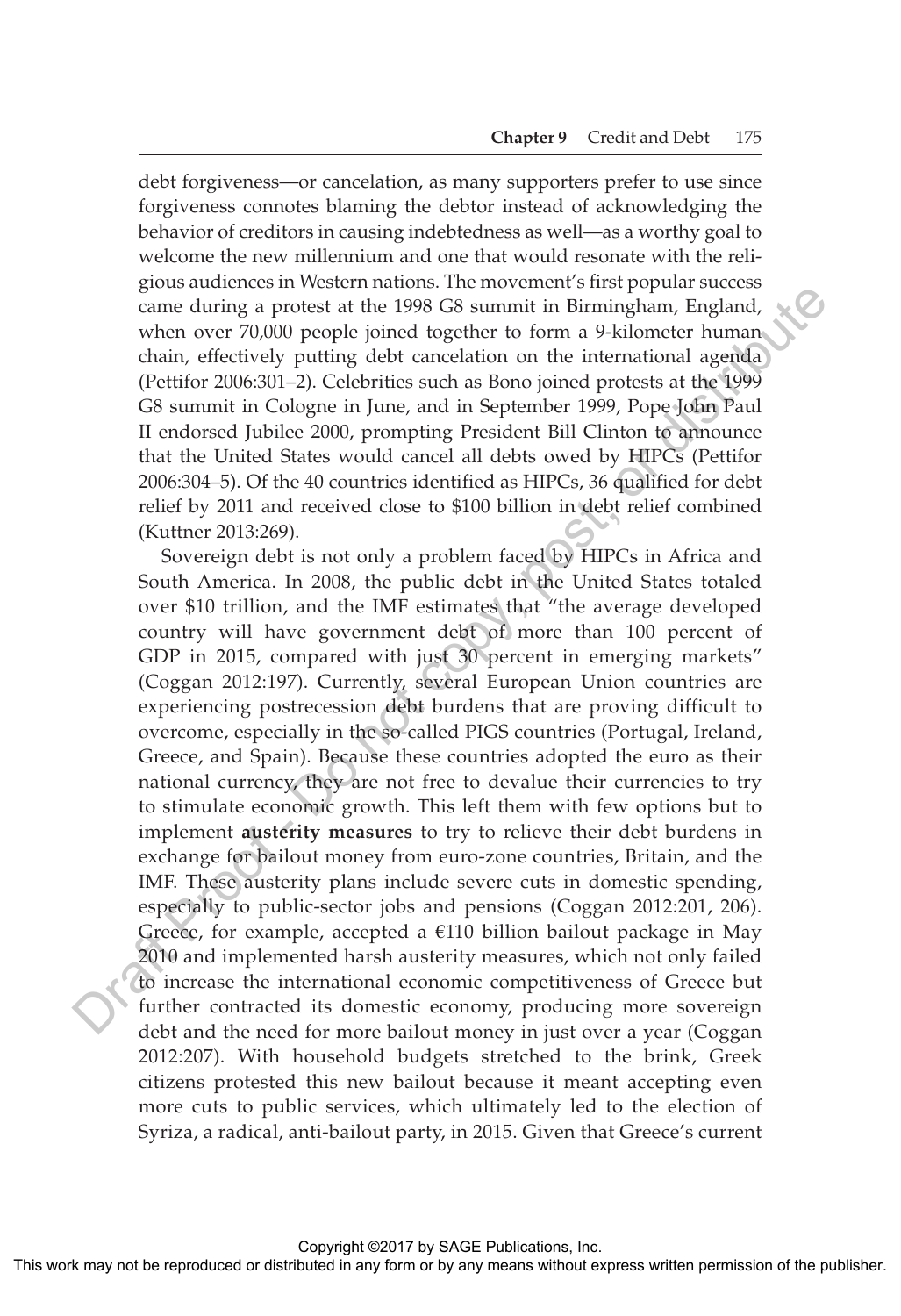sovereign debt load is the equivalent of 175% of its GDP, there is talk of European creditors relieving at least some of its debt burden to prevent the country from default (Eavis 2015).

Forgiving sovereign debt, especially if it is odious debt, is one thing, but what about cancelling personal debt? Unlike sovereign debt that can be blamed on abstract institutions and international policies, individuals are blamed for their own indebtedness because they are perceived to have been irresponsible with their money; thus, they are not easily understood as justified victims. Viewed as an individual problem, debtors are forced to face their debt and their creditors alone, a problem that one organization, Strike Debt, is trying to change. A debt resistance movement with its origins in the Occupy Wall Street movement, Strike Debt wants individual debtors to realize that their indebtedness is not their fault but the result of an economic system, or a **creditocracy**, that has made indebtedness a "precondition not just for material improvements in the quality of life, but for the basic requirements of life" (Ross, quoted in Palumbo-Lui 2014). Its slogan "You Are Not a Loan" and its publication, the *Debt Resistance Operation Manual,* hope to educate the public that they are indeed not alone in being in debt and, moreover, that loan repayment is not a "moral test of personal responsibility"; therefore, debtors should not feel a moral obligation to pay their debt (Ross 2014:185). Some of Strike Debt's recent campaigns include Rolling Jubilee and trying to unionize college and university students. The goal of Rolling Jubilee is to raise money to purchase third-party medical debt. Instead of collecting this debt, it cancels it. So far, it has raised \$700,000 and canceled approximately \$20 million in medical debt (Ashton 2014). In addition to Rolling Jubilee, Strike Debt is attempting to organize college and university students into a union to protest the cost of higher education, which has resulted in massive student loan debt—over \$1 trillion in the United States alone (Ashton 2014). Considering that the federal government made a profit of \$41.3 billion in 2013 on student loans it originated and that student loan debt cannot legally be discharged if one declares bankruptcy, mobilizing students to fight for debt relief does not seem unreasonable (Jesse 2013). According to Andrew Ross, a sociology professor at New York University and participant in Strike Debt, the ultimate goal of this action is not simply debt forgiveness but a system of free higher education (Palumbo-Lui 2014). Ross argues that to be truly free of debt, cancellation campaigns are not enough to achieve structural change; an alternative to creditocracy must be established to prevent debt from accumulating yet again. be blamed on abstract may indicate and international policies; individuals<br>
are blamed or their correlated means with any any means we have the published or the published or the published or distributed in any form or the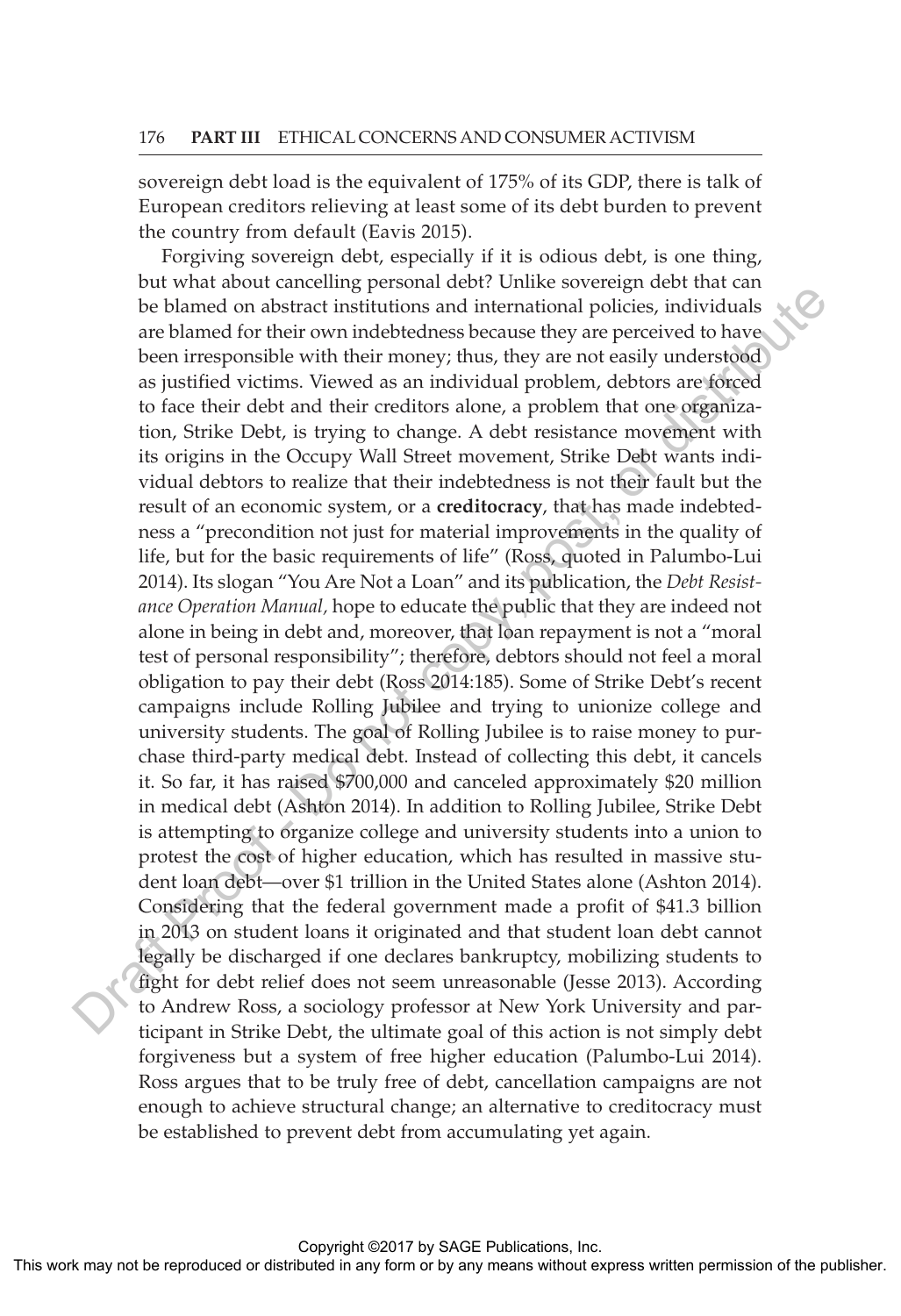## **Conclusion**

Since most Americans are in debt, some Marxists wonder if "there is a special role for debt in emancipatory thinking" that might accelerate financial crises and lead to if not direct revolution then at least the dissolution of capitalism (Dienst 2011:152). Historically, there is a significant correlation between debt and rebellion. According to Graeber, "For thousands of years, the struggle between rich and poor has largely taken the form of conflicts between creditors and debtors" (2011:8). If creditors were unwilling to wipe the slates of debt clean, then debtors were prepared to do so with force. "Popular insurrections have begun the same way: with the ritual destruction of the debt records" (Graeber 2011:8). From the French Revolution of 1789 to the Hungarian uprising of 1956, "one of the primary goals of the rebels was to destroy tax and debt records" (Atwood 2008:142–43).

Aside from debtors organizing a mass rebellion, the government could do a better job of protecting debtors from unfair practices of creditors. Most recently, the Croatian government implemented a program to cancel the debt of 60,000 of its poorest citizens, specifically those who have blocked bank accounts, owe less than \$5,000, own no property except for their primary residence, and receive welfare (Orovic and Smale 2015). Some steps in this direction that have been made in the United States include the passage of the **Credit Cardholders Bill of Rights Act in 2009** and creation of the **Bureau of Consumer Financial Protection** (BCFT) in 2010. The former aims to protect credit cardholders from arbitrary rate increases, doublecycle billing, fees for regular processing services, and due date gimmicks. It also stipulates that anyone under the age of 21 can only acquire a credit card if they have a qualified co-signer or prove that they have the financial means to repay their credit card debt. The BCFT regulates consumer mortgage companies, payday lenders, and private education lenders (Mogilnicki and Malpass 2013:557). It also hopes to educate the public with its "Know Before You Owe" campaign, which provides consumers with clear disclosure information on the terms of mortgage loans. Most recently in 2015, the BCFT and the U.S. Department of Education forgave \$480 million of debt owed by students who borrowed money through high-cost private student loans from Corinthian College, sending a clear signal that debt forgiveness for others is not out of the question. Copyright) (Some statistics) (there is a significant correlation and the relation of the relation of the relation of the relation of the publisher of the function or by a first the publisher of the publisher of the publish

Of course, there is another course of action available to current and potential debtors: stop borrowing and start saving. According to Porter, "The deleveraging process of paying down debt and increasing savings